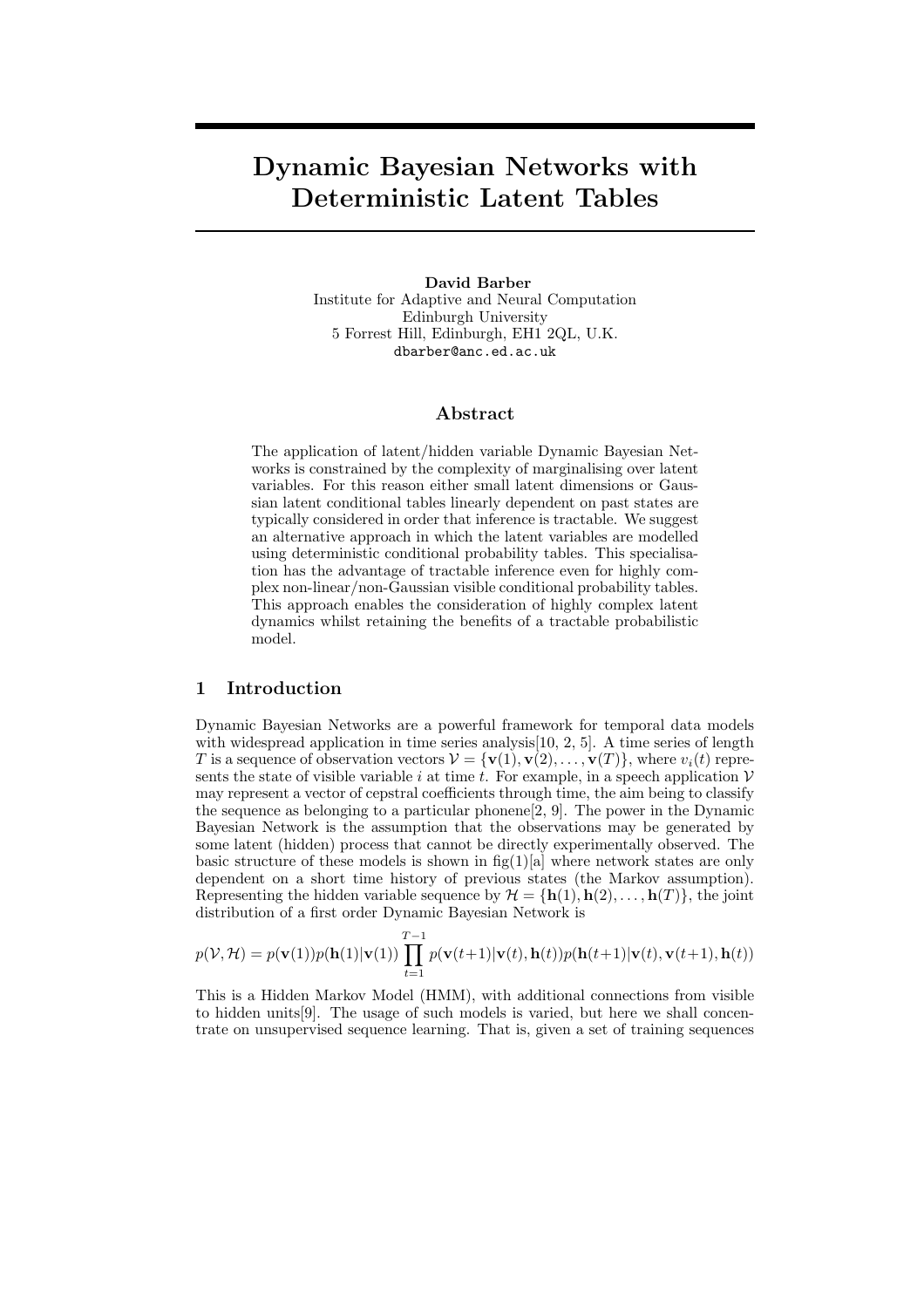

Figure 1: (a) A first order Dynamic Bayesian Network containing a sequence of hidden (latent) variables  $h(1), h(2), \ldots, h(T)$  and a sequence of visible (observable) variables  $\mathbf{v}(1), \mathbf{v}(2), \ldots, \mathbf{v}(T)$ . In general, all conditional probability tables are stochastic – that is, more than one state can be realised. (b) Conditioning on the visible units forms an undirected chain in the hidden space. Hidden unit inference is achieved by propagating information along both directions of the chain to ensure normalisation.

 $V^1, \ldots, V^P$  we aim to capture the essential features of the underlying dynamical process that generated the data. Denoting the parameters of the model by  $\Theta$ . learning can be achieved using the EM algorithm which maximises a lower bound on the likelihood of a set of observed sequences by the procedure[5]:

$$
\Theta^{new} = \arg \max_{\Theta} \sum_{\mu=1}^{P} p(\mathcal{H}^{\mu} | \mathcal{V}^{\mu}, \Theta^{old}) \log p(\mathcal{H}^{\mu}, \mathcal{V}^{\mu}, \Theta).
$$
(1)

This procedure contains expectations with respect to the distribution  $p(\mathcal{H}|V)$  – that is, to do learning, we need to infer the hidden unit distribution conditional on the visible variables.  $p(\mathcal{H}|\mathcal{V})$  is represented by the undirected clique graph, fig(1)[b], in which each node represents a function (dependent on the clamped visible units) of the hidden variables it contains, with  $p(\mathcal{H}|V)$  being the product of these clique potentials. In order to do inference on such a graph, in general, it is necessary to carry out a message passing type procedure in which messages are first passed one way along the undirected graph, and then back, such as in the forward-backward algorithm in HMMs [5]. Only when messages have been passed along both directions of all links can the normalised conditional hidden unit distribution be numerically determined. The complexity of calculating messages is dominated by marginalisation of the clique functions over a hidden vector  $h(t)$ . In the case of discrete hidden units with S states, this complexity is of the order  $S^2$ , and the total complexity of inference is then  $O(TS^2)$ . For continuous hidden units, the analogous marginalisation requires integration of a clique function over a hidden vector. If the clique function is very low dimensional, this may be feasible. However, in high dimensions, this is typically intractable unless the clique functions are of a very specific form, such as Gaussians. This motivates the Kalman filter model[5] in which all conditional probability tables are Gaussian with means determined by a linear combination of previous states. There have been several attempts to generalise the Kalman filter to include non-linear/non-Gaussian conditional probability tables, but most rely on using approximate integration methods based on either sampling[3], perturbation or variational type methods[5].

In this paper we take a different approach. We consider specially constrained networks which, when conditioned on the visible variables, render the hidden unit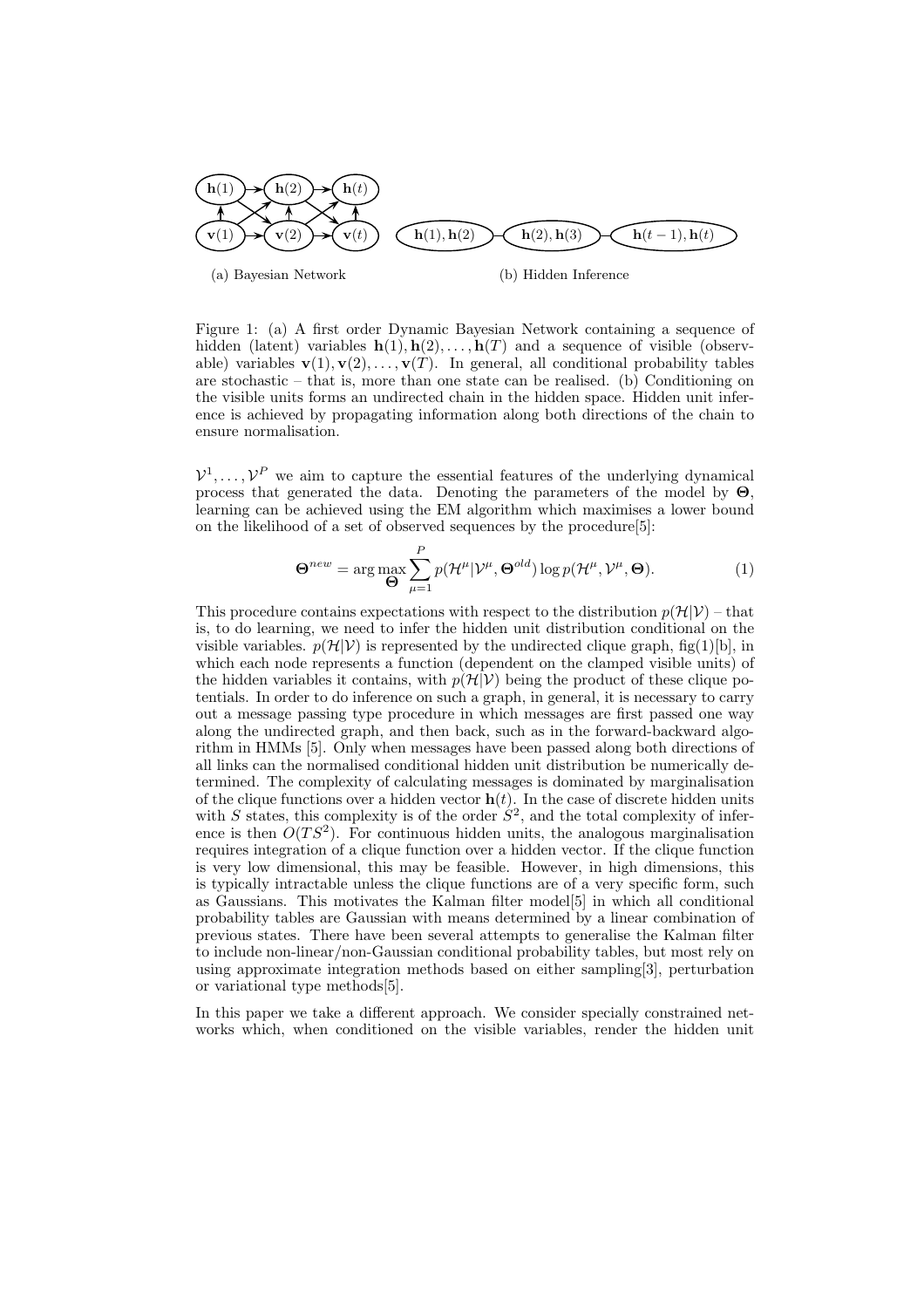

Figure 2: (a) A first order Dynamic Bayesian Network with deterministic hidden  $CPTs$  (represented by diamonds) – that is, the hidden node is certainly in a single state, determined by its parents. (b) An input-output HMM with deterministic hidden variables. (c) Conditioning on the visible variables forms a directed chain in the hidden space which is deterministic. Hidden unit inference can be achieved by forward propagation alone. (d) Integrating out hidden variables gives a cascade style directed visible graph, shown here for only four time steps.

distribution trivial. The aim is then to be able to consider non-Gaussian and nonlinear conditional probability tables (CPTs), and hence richer dynamics in the hidden space.

# 2 Deterministic Latent Variables

The deterministic latent CPT case,  $fig(2)[a]$  defines conditional probabilities

$$
p(\mathbf{h}(t+1)|\mathbf{v}(t+1),\mathbf{v}(t),\mathbf{h}(t)) = \delta(\mathbf{h}(t+1) - \mathbf{f}(\mathbf{v}(t+1),\mathbf{v}(t),\mathbf{h}(t),\boldsymbol{\theta}_h))
$$
(2)

where  $\delta(x)$  represents the Dirac delta function for continuous hidden variables, and the Kronecker delta for discrete hidden variables. The vector function f parameterises the CPT, itself having parameters  $\boldsymbol{\theta}_h$ . Whilst the restriction to deterministic CPTs appears severe, the model retains some attractive features : The marginal  $p(\mathcal{V})$  is non-Markovian, coupling all the variables in the sequence, see fig(2)[d]. The marginal  $p(\mathcal{H})$  is stochastic, whilst hidden unit inference is deterministic, as illustrated in fig(2)[c]. Although not considered explicitly here, input-output  $HMMs[7]$ , see fig $(2)$ [b], are easily dealt with by a trivial modification of this framework.

For learning, we can dispense with the EM algorithm and calculate the log likelihood of a single training sequence  $V$  directly,

$$
L(\boldsymbol{\theta}_{\mathbf{v}}, \boldsymbol{\theta}_{\mathbf{h}} | \mathcal{V}) = \log p(\mathbf{v}(1) | \boldsymbol{\theta}_{\mathbf{v}}) + \sum_{t=1}^{T-1} \log p(\mathbf{v}(t+1) | \mathbf{v}(t), \mathbf{h}(t), \boldsymbol{\theta}_{\mathbf{v}})
$$
(3)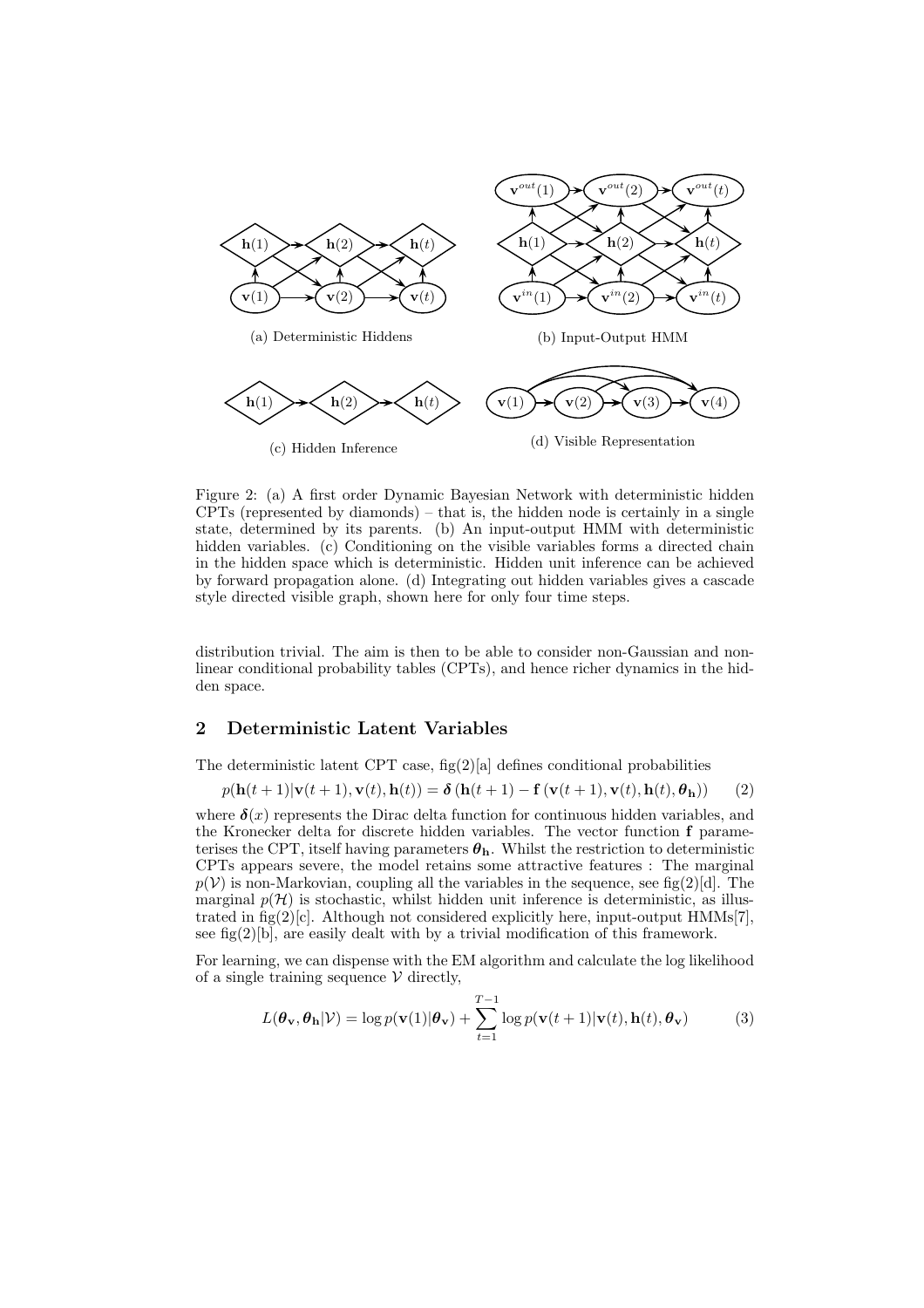where the hidden unit values are calculated recursively using

$$
\mathbf{h}(t+1) = \mathbf{f}\left(\mathbf{v}(t+1), \mathbf{v}(t), \mathbf{h}(t), \boldsymbol{\theta}_{\mathbf{h}}\right) \tag{4}
$$

The adjustable parameters of the hidden and visible CPTs are represented by  $\theta_h$ and  $\theta_{\rm v}$  respectively. The case of training multiple independently generated sequences  $\mathcal{V}^{\mu}$ ,  $\mu = 1, \ldots P$  is straightforward and has likelihood  $\sum_{\mu} L(\theta_{\mathbf{v}}, \theta_{\mathbf{h}} | \mathcal{V}^{\mu})$ . To maximise the log-likelihood, it is useful to evaluate the derivatives with respect to the model parameters. These can be calculated as follows :

$$
\frac{dL}{d\theta_{\mathbf{v}}} = \frac{\partial \log p(\mathbf{v}(1)|\theta_{\mathbf{v}})}{\partial \theta_{\mathbf{v}}} + \sum_{t=1}^{T-1} \frac{\partial}{\partial \theta_{\mathbf{v}}} \log p(\mathbf{v}(t+1)|\mathbf{v}(t), \mathbf{h}(t), \theta_{\mathbf{v}})
$$
(5)

$$
\frac{dL}{d\theta_{\mathbf{h}}} = \sum_{t=1}^{T-1} \frac{\partial}{\partial \mathbf{h}(t)} \log p(\mathbf{v}(t+1)|\mathbf{v}(t), \mathbf{h}(t), \theta_{\mathbf{v}}) \frac{d\mathbf{h}(t)}{d\theta_{\mathbf{h}}}
$$
(6)

$$
\frac{d\mathbf{h}(t)}{d\theta_{\mathbf{h}}} = \frac{\partial \mathbf{f}(t)}{\partial \theta_{\mathbf{h}}} + \frac{\partial \mathbf{f}(t)}{\partial \mathbf{h}(t-1)} \frac{d\mathbf{h}(t-1)}{d\theta_{\mathbf{h}}}
$$
(7)

where  $f(t) \equiv f(v(t), v(t-1), h(t-1), \theta_h)$ . Hence the derivatives can be calculated by deterministic forward propagation of errors and highly complex functions f and CPTs  $p(\mathbf{v}(t+1)|\mathbf{v}(t), \mathbf{h}(t))$  may be used. Whilst the training of such networks resembles back-propagation in neural networks [1, 6], the models have a stochastic interpretation and retain the benefits inherited from probability theory, including the possibility of a Bayesian treatment.

# 3 A Discrete Visible Illustration

To make the above framework more explicit, we consider the case of continuous hidden units and discrete, binary visible units,  $v_i(t) \in \{0, 1\}$ . In particular, we restrict attention to the model:

$$
p(\mathbf{v}(t+1)|\mathbf{v}(t), \mathbf{h}(t)) = \prod_{i=1}^{V} \sigma\left( (2v_i(t+1)-1) \sum_j w_{ij} \phi_j(t) \right), \ h_i(t+1) = \sum_j u_{ij} \psi_j(t)
$$

where  $\sigma(x) = 1/(1 + e^{-x})$  and  $\phi_j(t)$  and  $\psi_j(t)$  represent fixed functions of the network state  $(\mathbf{h}(t), \mathbf{v}(t))$ . Normalisation is ensured since  $1 - \sigma(x) = \sigma(-x)$ . This model generalises a recurrent stochastic heteroassociative Hopfield network[4] to include deterministic hidden units dependent on past network states.

The derivatives of the log likelihood are given by :

$$
\frac{dL}{dw_{ij}} = \sum_{t} (1 - \sigma_i(t)) (2v_i(t+1) - 1)\phi_j(t), \quad \frac{dL}{du_{ij}} = \sum_{t,k,l} (1 - \sigma_k(t)) (2v_k(t+1) - 1)w_{kl}\phi'_l(t)\frac{dh_l(t)}{du_{ij}}
$$

where  $\sigma_i(t) \equiv \sigma((2v_i(t+1)-1)\sum_j w_{ij}\phi_j(t)), \phi'_l$  $l_l'(t) \equiv d\phi_l(t)/dt$  and the hidden unit derivatives are found from the recursions

$$
\frac{dh_l(t+1)}{du_{ij}} = \sum_k u_{lk} \frac{d\psi_k(t)}{du_{ij}} + \delta_{il}\psi_j(t), \qquad \frac{d\psi_k(t)}{du_{ij}} = \sum_m \frac{\partial \psi_k(t)}{\partial h_m(t)} \frac{dh_m(t)}{du_{ij}}
$$

We considered a network with the simple linear type influences,  $\Psi(t) \equiv \Phi(t) \equiv$  $\int$  h(t)  $\vec{\mathbf{v}(t)}$ ), and restricted connectivity  $\mathbf{W} = \begin{pmatrix} \mathbf{A} & \mathbf{0} \\ \mathbf{0} & \mathbf{B} \end{pmatrix}$ ,  $\mathbf{U} = \begin{pmatrix} \mathbf{C} & \mathbf{0} \\ \mathbf{0} & \mathbf{D} \end{pmatrix}$ , where the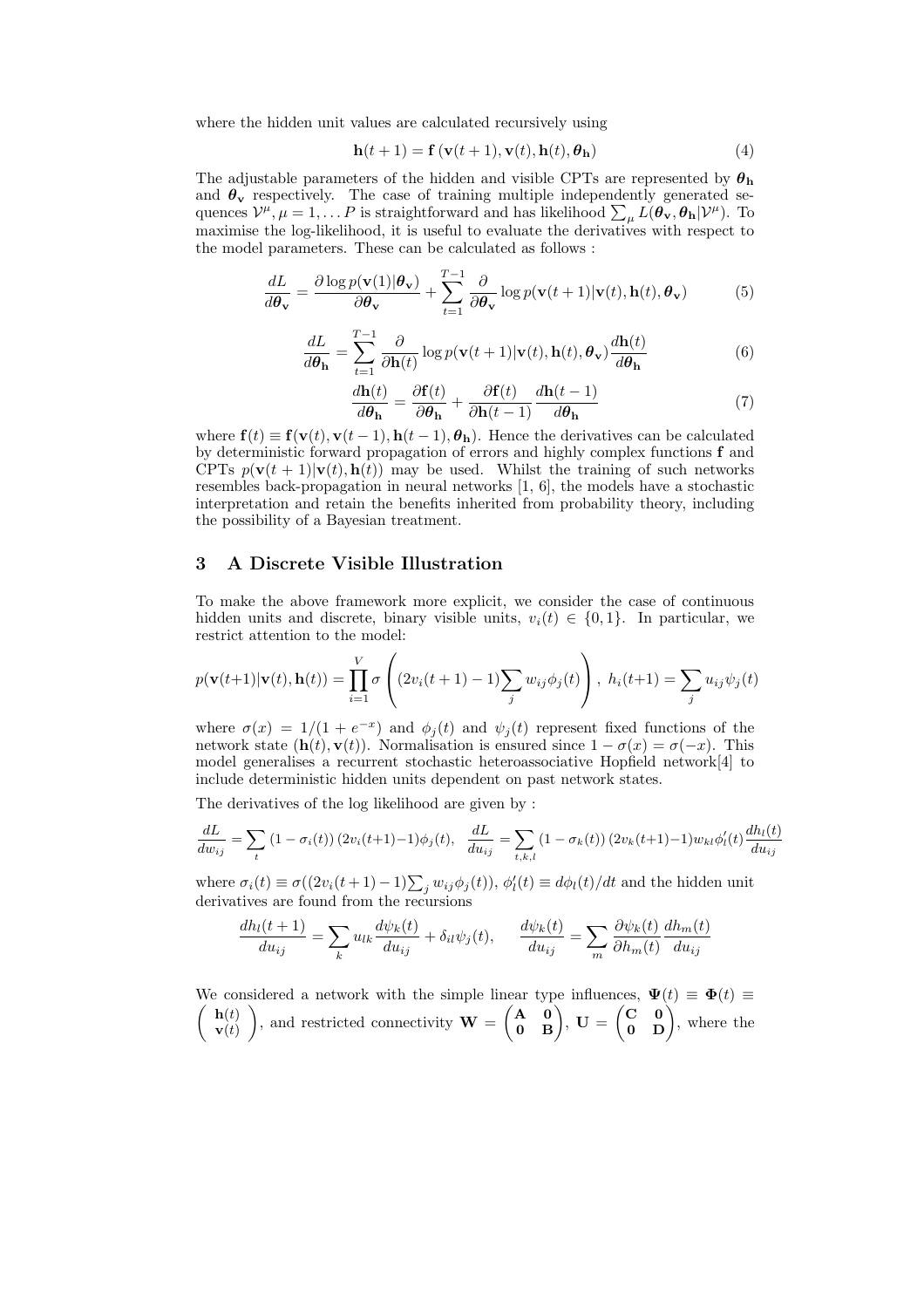

Figure 3: (a) A temporal slice of the network. (b) The training sequence consists of a random set vectors  $(V = 3)$  over  $T = 10$  time steps. (c) The reconstruction using  $H = 7$  hidden units. The initial state  $v(t = 1)$  for the recalled sequence was set to the correct initial training value albeit with one of the values flipped. Note how the dynamics learned is an attractor for the original sequence.

parameters to learn are the matrices  $\mathbf{A}, \mathbf{B}, \mathbf{C}, \mathbf{D}$ . A slice of the network is illustrated in fig(3)[a]. We can easily iterate the hidden states in this case to give

$$
\mathbf{h}(t+1) = \mathbf{A}\mathbf{h}(t) + \mathbf{B}\mathbf{v}(t) = \mathbf{A}^t \mathbf{h}(1) + \sum_{t'=0}^{t-1} \mathbf{A}^{t'} \mathbf{B}\mathbf{v}(t-t')
$$

which demonstrates how the hidden state depends on the full past history of the observations. We trained the network using 3 visible units and 7 hidden units to maximise the likelihood of the binary sequence in  $fig(3)[b]$ . Note that this sequence contains repeated patterns and therefore could not be recalled perfectly with a model which does not contain hidden units. We tested if the learned model had captured the dynamics of the training sequence by initialising the network in the first visible state in the training sequence, but with one of the values flipped. The network then generated the following hidden and visible states recursively, as plotted in fig(3)[c]. The learned network is an attractor with the training sequence as a stable point, demonstrating that such models are capable of learning attractor recurrent networks more powerful than those without hidden units. Learning is very fast in such networks, and we have successfully applied these models to cases of several hundred hidden and visible unit dimensions.

#### 3.1 Recall Capacity

What effect have the hidden units on the ability of Hopfield networks to recall sequences? By recall, we mean that a training sequence is correctly generated by the network given that only the initial state of the training sequence is presented to the trained network. For the analysis here, we will consider the retrieval dynamics to be completely deterministic, thus if we concatenate both hidden  $h(t)$  and visible variables  $\mathbf{v}(t)$  into the vector  $\mathbf{x}(t)$  and consider the deterministic hidden function  $f(y) \equiv \text{thresh}(y)$  which is 1 if  $y > 0$  and zero otherwise, then

$$
x_i(t+1) = \text{thresh} \sum_j M_{ij} x_j(t). \tag{8}
$$

Here  $M_{ij}$  are the elements of the weight matrix representing the transitions from time t to time  $t + 1$ . A desired sequence  $\tilde{\mathbf{x}}(1), \ldots, \tilde{\mathbf{x}}(T)$  can be recalled correctly if we can find a matrix **M** and real numbers  $\epsilon_i(t)$  such that

 $\mathbf{M}[\tilde{\mathbf{x}}(1), \ldots, \mathbf{x}(T-1)] = [\boldsymbol{\epsilon}(2), \ldots, \boldsymbol{\epsilon}(T)]$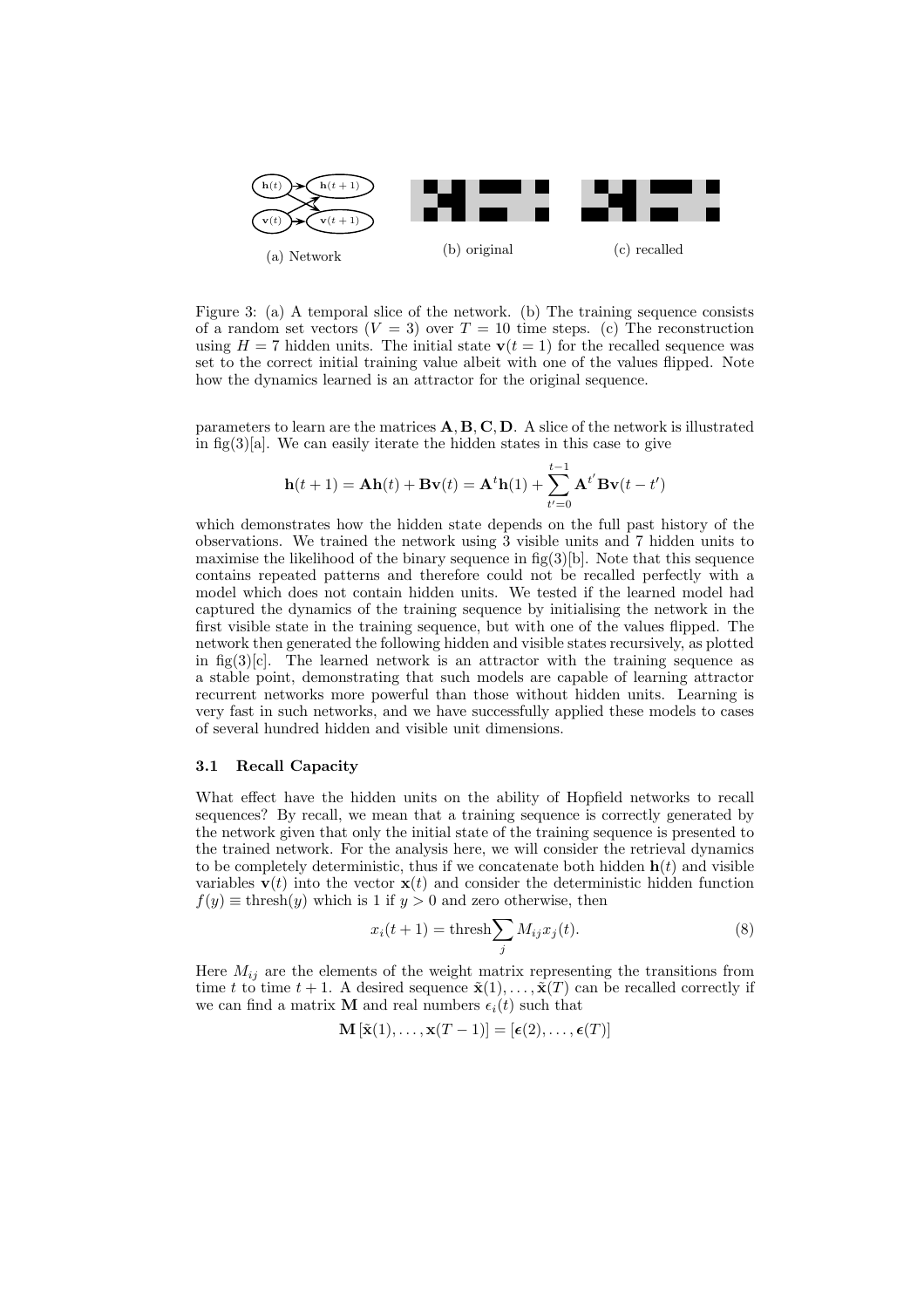where the  $\epsilon_i(t)$  are arbitrary real numbers for which thresh $(\epsilon_i(t)) = \tilde{x}_i(t)$ . This system of linear equations can be solved if the matrix  $[\tilde{\mathbf{x}}(1), \ldots, \tilde{\mathbf{x}}(T-1)]$  has rank  $T-1$ . The use of hidden units therefore increases the length of temporal sequences that we can store by forming, during learning, appropriate hidden representations  $\mathbf{h}(t)$  such that the vectors  $\begin{pmatrix} \mathbf{h}(2) \\ \mathbf{v}(2) \end{pmatrix}, \ldots, \begin{pmatrix} \mathbf{h}(T) \\ \mathbf{v}(T) \end{pmatrix}$  $\mathbf{v}(T)$  form a linearly independent set. Such vectors are clearly possible to generate if the matrix U is full rank. Thus recall can be achieved if  $(V + H) \geq T - 1$ .

The reader might consider forming from a set of linearly dependent patterns  $\mathbf{v}(1), \ldots, \mathbf{v}(T)$  a linearly independent is by injecting the patterns into a higher dimensional space,  $\mathbf{v}(t) \rightarrow \hat{\mathbf{v}}(t)$  using a non-linear mapping. This would appear to dispense with the need to use hidden units. However, if the same pattern in the training set is repeated at different times in the sequence (as in  $f(g(3)[b])$ ), no matter how complex this non-linear mapping, the resulting vectors  $\hat{\mathbf{v}}(1), \ldots, \hat{\mathbf{v}}(T)$ will be linearly dependent. This demonstrates that hidden units not only solve the linear dependence problem for non-repeated patterns, they also solve it for repeated patterns. They are therefore capable of sequence disambiguation since the hidden unit representations formed are dependent on the full history of the visible units.

# 4 A Continuous Visible Illustration

To illustrate the use of the framework to continuous visible variables, we consider the simple Gaussian visible CPT model

$$
p(\mathbf{v}(t+1)|\mathbf{v}(t), \mathbf{h}(t)) = \exp\left(-\frac{1}{2\sigma^2}[\mathbf{v}(t+1) - \mathbf{g}(\mathbf{A}\mathbf{h}(t) - \mathbf{B}\mathbf{v}(t))]^2\right) / (2\pi\sigma^2)^{V/2}
$$

$$
\mathbf{h}(t+1) = \mathbf{f}(\mathbf{C}\mathbf{h}(t) + \mathbf{D}\mathbf{v}(t))
$$
(9)

where the functions  $f$  and  $g$  are in general non-linear functions of their arguments. In the case that  $f(x) \equiv x$ , and  $g(x) \equiv x$  this model is a special case of the Kalman filter<sup>[5]</sup>. Training of these models by learning  $\mathbf{A}, \mathbf{B}, \mathbf{C}, \mathbf{D}$  ( $\sigma^2$  was set to 0.02 throughout) is straightforward using the forward error propagation techniques outlined earlier in section (2).

## 4.1 Classifying Japanese vowels

This UCI machine learning test problem consists of a set of multi-dimensional times series. Nine speakers uttered two Japanese vowels /ae/ successively to form discrete time series with 12 LPC cepstral coefficients. Each utterance forms a time series V whose length is in the range  $T = 7$  to  $T = 29$  and each vector  $\mathbf{v}(t)$  of the time series contains 12 cepstral coefficients. The training data consists of 30 training utterances for each of the 9 speakers. The test data contains 370 time series, each uttered by one of the nine speakers. The task is to assign each of the test utterances to the correct speaker.

We used the special settings  $f(x) \equiv x$  and  $g(x) \equiv x$  to see if such a simple network would be able to perform well. We split the training data into a 2/3 train and a 1/3 validation part, training then a set of 10 models for each of the 9 speakers, with hidden unit dimensions taking the values  $H = 1, 2, \ldots, 10$  and using 20 training iterations of conjugate gradient learning[1]. For simplicity, we used the same number of hidden units for each of the nine speaker models. To classify a test utterance, we chose the speaker model which had the highest likelihood of generating the test utterance, using an error of 0 if the utterance was assigned to the correct speaker and an error of 1 otherwise. The errors on the validation set for these 10 models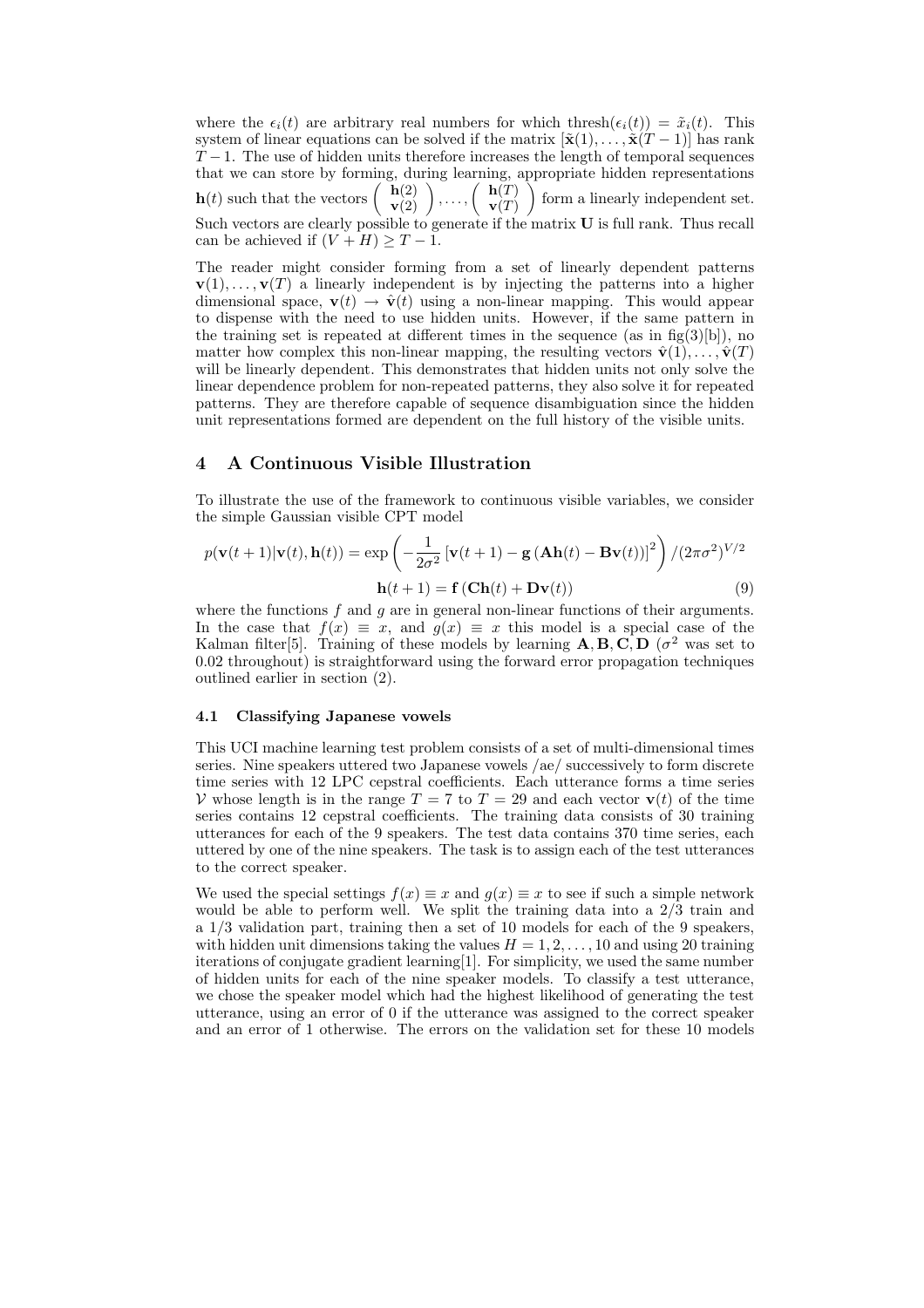

Figure 4: (Left)Five sequences from the model  $v(t) = \sin(2(t-1) + \epsilon_1(t)) + 0.1\epsilon_2(t)$ . (Right) Five sequences from the model  $v(t) = \sin(5(t-1) + \epsilon_3(t)) + 0.1\epsilon_4(t)$ , where  $\epsilon_i(t)$  are zero mean unit variance Gaussian noise samples. These were combined to form a training set of 10 unlabelled sequences. We performed unsupervised learning by fitting a two component mixture model. The posterior probability  $p(i = 1|\mathcal{V}^{\mu})$  of the 5 sequences on the left belonging to class 1 are (from above) 0.99, 0.99, 0.83, 0.99, 0.96 and for the 5 sequences on the right belonging to class 2 are (from above) 0.95, 0.99, 0.97, 0.97, 0.95, in accord with the data generating process.

were  $6, 6, 3, 5, 5, 5, 4, 5, 6, 3$ . Based on these validation results, we retrained a model with  $H = 3$  hidden units on all available training data. On the final independent test set, the model achieved an accuracy of 97.3%. This compares favourably with the 96.2% reported for training using a continuous-output HMM with 5 (discrete) hidden states<sup>[8]</sup>. Although our model is not powerful in being able to reconstruct the training data, it does learn sufficient information in the data to be able to make reliable classification. This problem serves to illustrate that such simple models can perform well. An interesting alternative training method not explored here would be to use discriminative learning[7]. Also, not explored here, is the possibility of using Bayesian methods to set the number of hidden dimensions.

## 5 Mixture Models

Since our models are probabilistic, we can apply standard statistical generalisations to them, including using them as part of a  $M$  component mixture model

$$
p(\mathcal{V}|\Theta) = \sum_{i=1}^{M} p(\mathcal{V}|\Theta_i, i) p(i)
$$
 (10)

where  $p(i)$  denotes the prior mixing coefficients for model i, and each time series component model is represented by  $p(\mathcal{V}|\Theta_i, i)$ . Training mixture models by maximum likelihood on a set of sequences  $\mathcal{V}^1, \ldots, \mathcal{V}^P$  is straightforward using the standard EM recursions [1]:

$$
p^{new}(i) = \frac{\sum_{\mu=1}^{P} p(\mathcal{V}^{\mu}|i, \Theta_i^{old}) p^{old}(i)}{\sum_{i=1}^{M} \sum_{\mu=1}^{P} p(\mathcal{V}^{\mu}|i, \Theta_i^{old}) p^{old}(i)}
$$
(11)

$$
\Theta_i^{new} = \arg \max_{\Theta_i} \sum_{\mu=1}^P p(\mathcal{V}^{\mu}|i, \Theta_i^{old}) \log p(\mathcal{V}^{\mu}|i, \Theta_i)
$$
(12)

To illustrate this on a simple example, we trained a mixture model with component models of the form described in section (4). The data is a series of 10 one dimensional  $(V = 1)$  time series each of length  $T = 40$ . Two distinct models were used